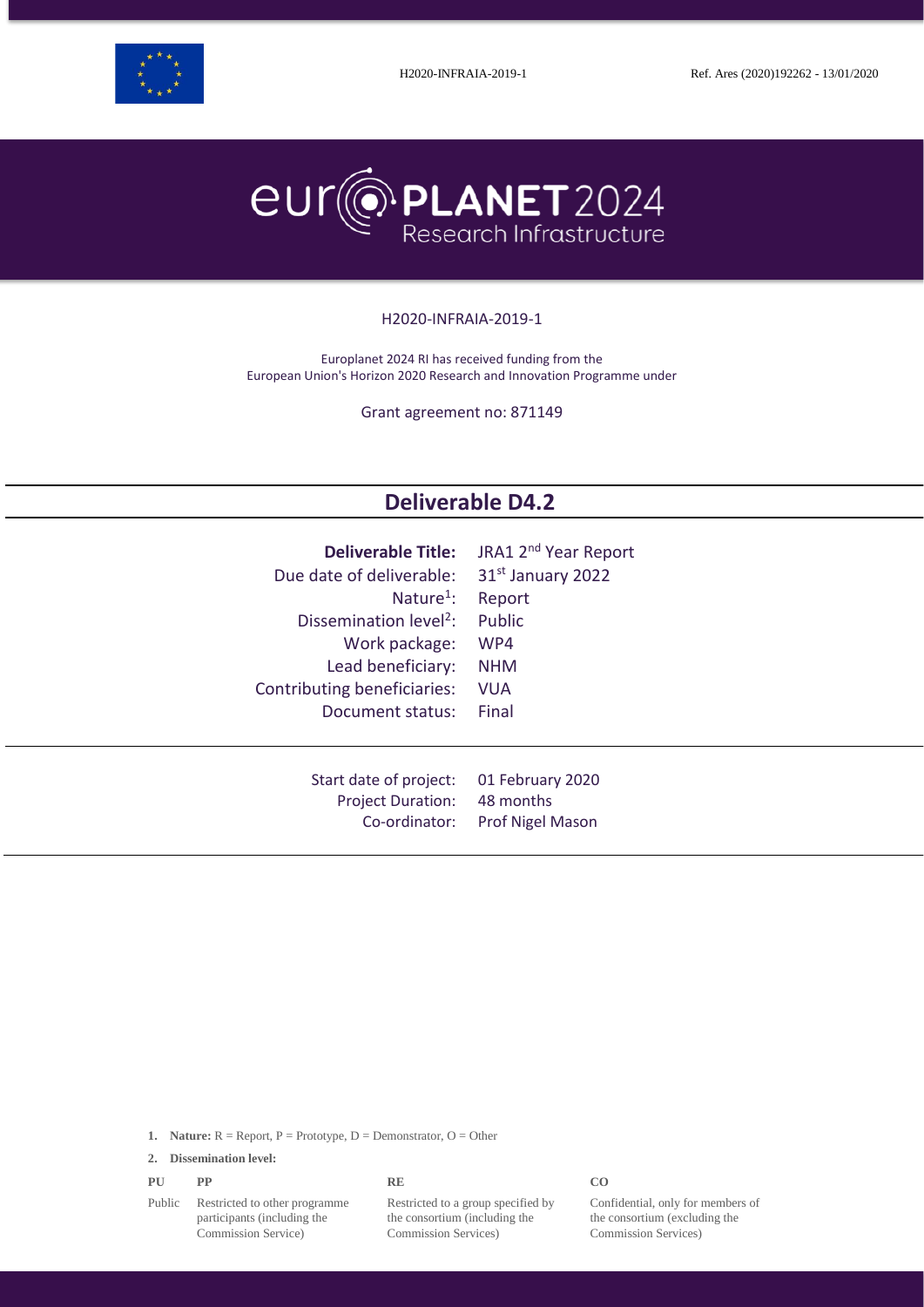

## **Executive Summary / Abstract:**

The implementation of the JRAs was affected by COVID. The employment process of early-stage researchers was hindered as was movement of new staff. Moreover, intense interactions were required in order to design, manufacture and validate new instrumentation. Five of the six JRAs have suffered delays. Atomki has completed their work and hosted two TA visits. The JRA hosted at the VUA conducted in collaboration with Nancy was completed in November 2021 and a publication has been produced. The other four projects are delayed but close to completion and will provide new capability to TA visitors in the next TA call.

Further potential developments of the facilities have been recognised and will be undertaken in 2022 to introduce more capabilities at the end of 2022 for inclusion in the final TA Call.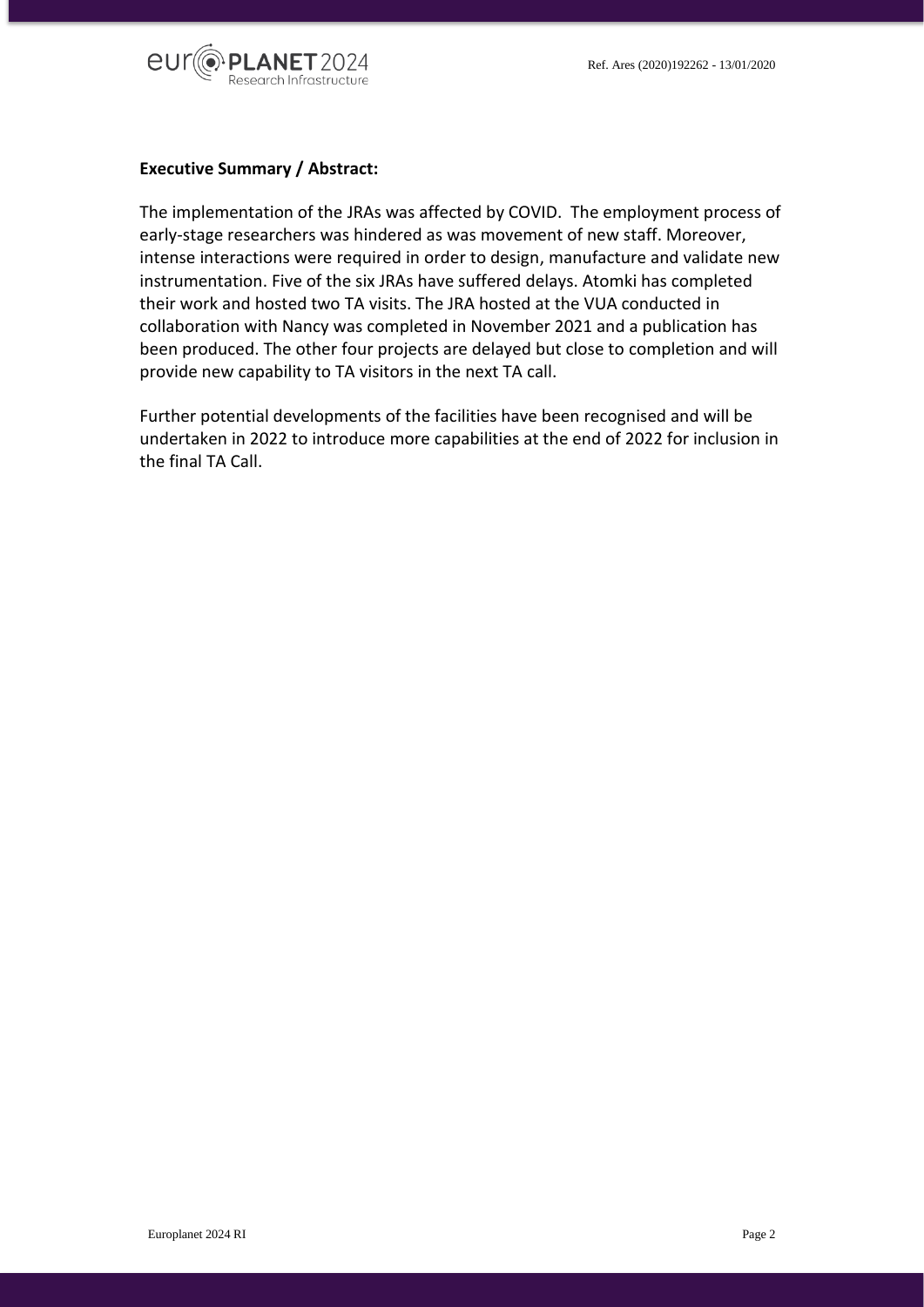

## **Table of Contents**

| 3 Follow-up of recommendations & comments from previous review(s)  7 |  |
|----------------------------------------------------------------------|--|

## <span id="page-2-1"></span><span id="page-2-0"></span>**1 Explanation of WP4 Work & Overview of Progress**

**a. Objectives**

**Objective 4: to provide ground-breaking capabilities to determine isotopic and elemental compositions of planetary samples, including analyses at high spatial resolution, high precision and high sensitivity.**

## <span id="page-2-2"></span>**b. Explanation of the work carried in WP**

#### **Task 4.1 Management (NHM, VUA, DLR, AU)**

Management of JRA1 is overseen by the Transnational Access Sub-Committee [\(TASC\),](https://www.europlanet-society.org/europlanet-2024-ri/europlanet-2024-ri-committees/#TASC) which is responsible for coordinating the exchange of personnel and samples between institutions, ensuring optimal synergy between tasks and the timely achievement of deliverables. Communication within JRA1 during Year 2 has been achieved through bi-monthly telecons. Despite the Covid-19 pandemic, the TASC anticipates that the deliverables (new capabilities and publications) should be on schedule (although a possible delay in 4.2.6 is noted) and the new capabilities should be available through the TA programme in the last two years of the Europlanet 2024 RI project. Regular progress reports have been submitted to the TASC and the Annual Report delivered in Project Month 12, which summarised the status of the design, commissioning and implementation of new capabilities at AU, DLR and Atomki and the training of Isotoptech staff and the development of new analytical techniques at NHM-CRPG-VUA.

# **Task 4.2 Expansion of Facilities (NHM, DLR, CNRS-IPAG, AU, LTU1, Atomki, OU, UniKent, Bruker Nano GmbH, ThermoFisher, CNRS-CRPG)**

# **Task 4.2.1 Delivering a Cryogenic Reflectance Spectroscopy under Vacuum Conditions for Outer Planets Exploration (DLR, CNRS-IPAG, AU, LTU)**

All test measurements have been performed to verify the parameters required for the setup. This was achieved before DLR went into a second Covid-19 lockdown. Several industrial providers have been contacted to build the vacuum chamber and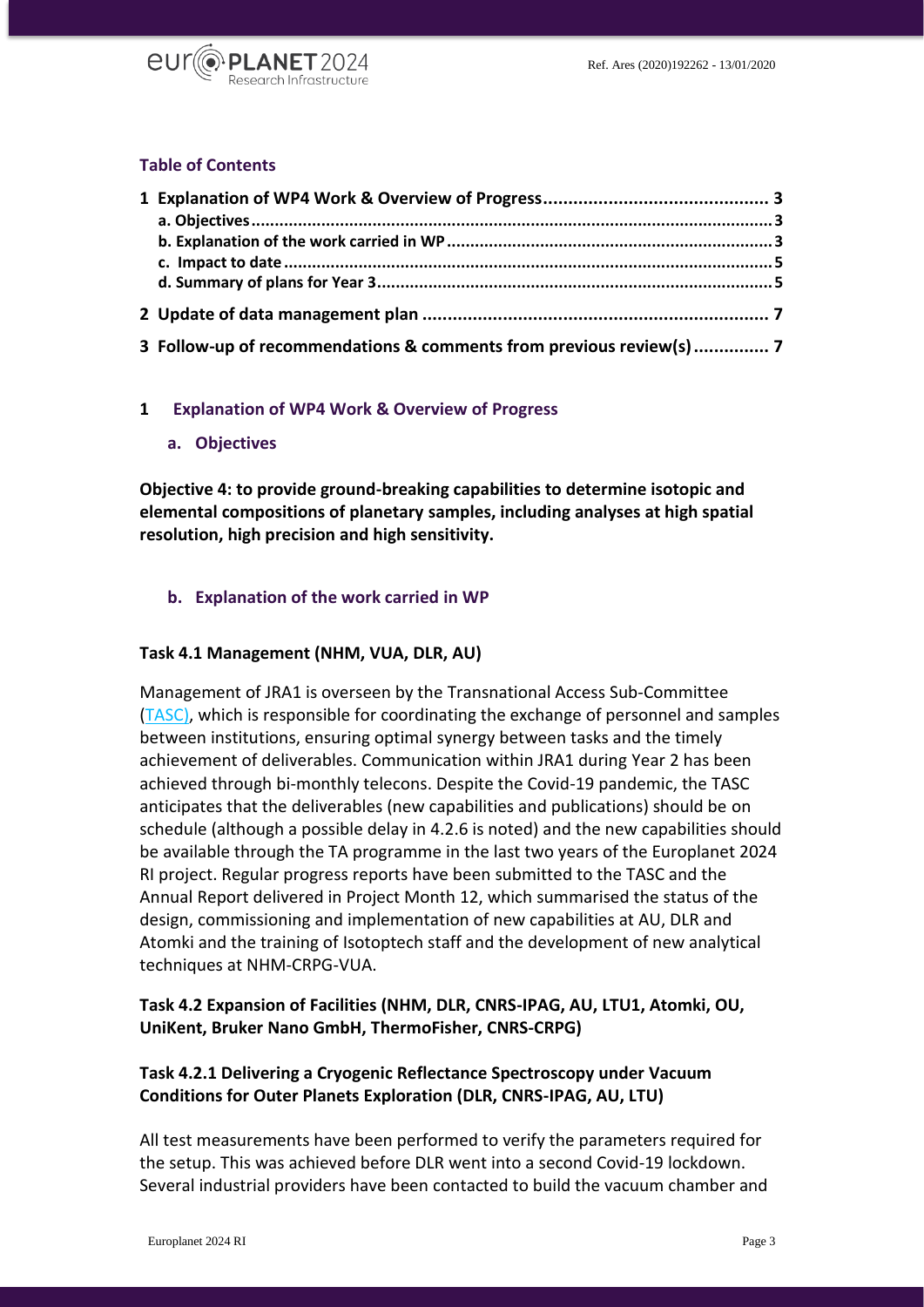

the integrated cooling system. Detailed discussions have been undertaken with a company that could potentially 3D print the complete system. If this solution could be implemented it would lead to significantly improved performance, reduced need for maintenance and faster implementation. It would also be a trailblazer for future setups. Due to the Covid-19 situation, initial discussions with companies were challenging but the system has been designed and manufactured and will be functional before the summer of 2022 allowing use in future TA calls.

# **Task 4.2.2 Upgrading an Astronomical Ice-Spectroscopy UHV Chamber with UV/Vis and Mass Spectroscopy Extensions for Improving its TA Potential (Atomki, UniKent)**

This task has been completed. A UHV chamber was supplied by a collaborating institute, enabling the facility to be upgraded and made operational ahead of schedule. The first TA visit using the facility took place in November 2020/February 2021 (*A Systematic Study of Sulphur Ion Radiolysis of Simple Oxide Ices by* Zuzana Kanuchova and Duncan V. Mifsud). The results of this work are being submitted for publication and were presented at EPSC2021. A second chamber from Queen's University Belfast has been transported to Atomki and will be installed on schedule for Call 3 of the TA programme. Additional funding to support these facilities has been awarded by Hungarian national funding agencies.

# **Task 4.2.3 New Capabilities for Icy Jet Simulation at Aarhus Wind Tunnel (AU, LTU, OU)**

By improving the vacuum capabilities (reducing the ultimate pressure) and allowing ice aerosol generation, the upgrades planned for this activity will allow enhanced simulation of icy moon environments. Procurement, installation and testing of a new pump system (consisting of roots pumps and turbo pumps) has been carried out. The process of designing the new cryogenic injection/aerosilisation system is finalised and the new instrumentation is now scheduled to be completed before the summer of 2022 allowing use in future TA calls.

# **Task 4.2.4 Non-Destructive Characterisation of Meteorites (NHM, UniKent, Bruker Nano GmbH)**

The aim of this task is to develop quantitative analysis of platinum group element (PGE) abundances using Secondary Electron Microscopy and energy dispersive x-ray spectroscopy (EDX), which is challenging because of spectral overlaps of the regions of interest. The PGEs are important elements in planetary sciences as they are depleted compared to cosmic abundances in planetary crusts and mantles, and highly enriched in planetary cores. The technique requires use of a low accelerating voltage to enable high spatial resolution that will allow analysis of submicron PGE nuggets known to be present in meteorites and in impactites. The JRA has been partly delayed due to Covid-19, as local restrictions prohibit the required in-person training in the laboratory. The project is now underway; natural standards (from NHM mineral Mertie collections) have been identified and characterised by conventional SEM and electron microprobe (WDS) techniques prior to development work at low accelerating voltage.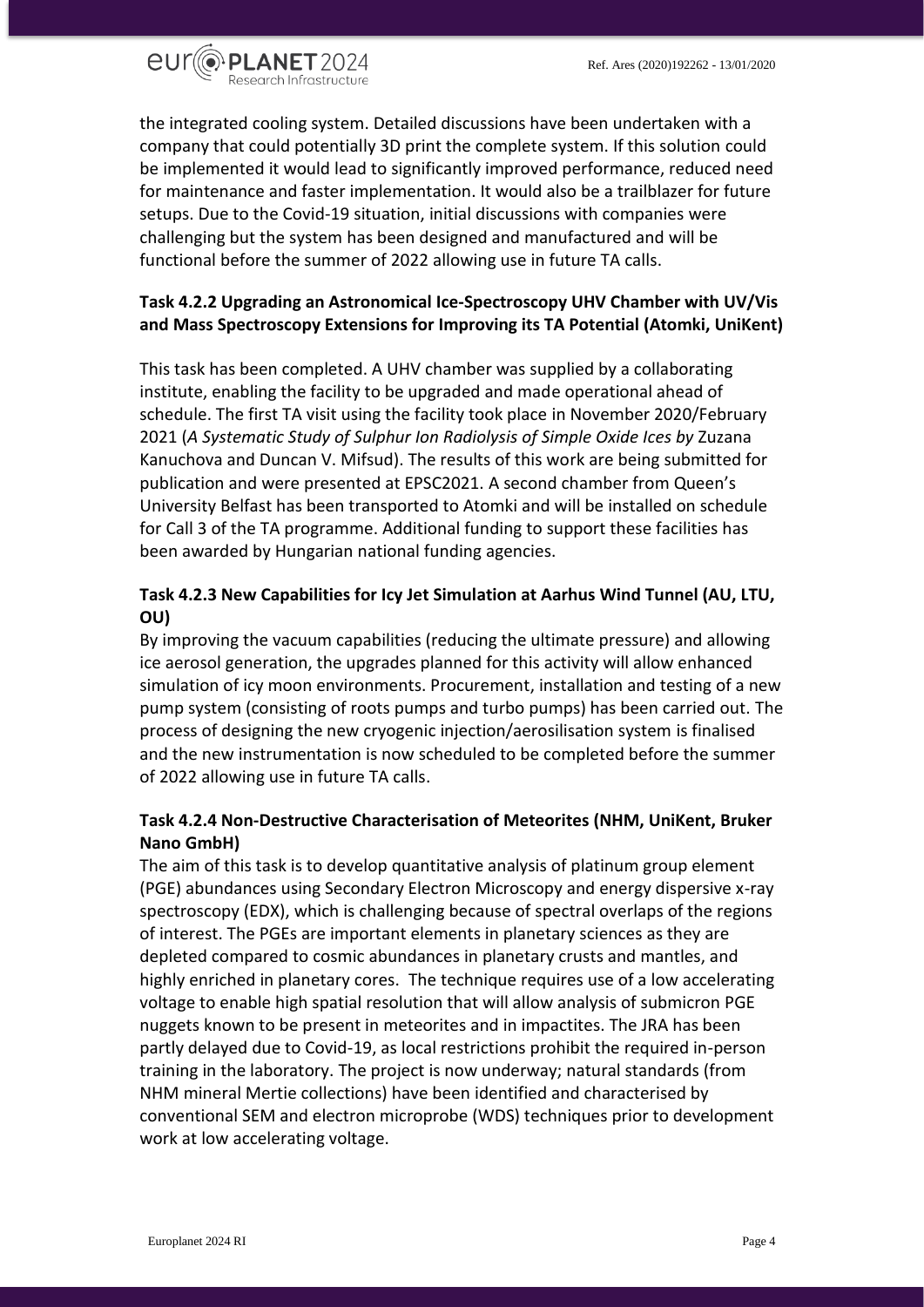

# **Task 4.2.5 Improvement of Analytical Methodologies for the Use of 1013 Ohm Resistors in State-of-the-Art Analytical Instrumentation (VUA, ThermoFisher, CNRS-CRPG)**

Covid-19 has had some impact on recruitment of junior researchers to work on this task. CNRS-CRPG hired a post-doc (Xiaoyu Zhou) who started in September 2020 for one year, with partial funding from Europlanet 2024 RI. Training in the lab has been challenging but ultimately successful. Preliminary data are very promising and will lead to publication of an application note involving the industrial partner, ThermoFisher.

The VUA has completed the appointment process of an ESR who started on 1 February 2021, who will be optimising methods to analyse NdO<sup>+</sup> to reduce still further the sample size needed to analyse planetary material. The new capability was validated in November 2021 and is ready for inclusion in the next TA call.

# **Task 4.2.6 An Adaptation and Improvement of Noble Gas Analysis in Rock and Mineral Samples (ETH-Zurich, ISOTOPTECH)**

This task involves the training of researchers from ISOTOPTECH (Hungary) to allow them to offer a TA facility from Year 3. A detailed training schedule has been put in place and exchange visits were set up. Despite the impact of Covid-19, several training visits have been conducted. Due to the physical exchange and training elements of this task, it is the one part of JRA1 that may suffer delays in full implementation.

# <span id="page-4-0"></span>**c. Impact to date**

The potential impact of the new technical development through the JRA1-DPLF remains as described in the DoA. The enhanced capabilities of the completed icespectroscopy UHV chamber at Atomki (Task 4.2.2) have already been demonstrated through TA visits (e.g. 20-EPN-043, which has already led to ongoing collaborative work).

The initial development work conducted at CRPG, undertaken as part of the method development in using 1013 Ohm resistors studying the Re-Os isotope system, will lead to the publication of an application note by the Industrial partner, ThermoFisher.

In January 2021, VUA secured a 4.85 million Euro grant to upgrade all its isotope facilities to beyond the current state-of-the art, ensuring that its leading international status will be maintained for at least the next 5-10 years. This upgrade will enhance the impact that the TA programme is able to have and will be able to have in future.

# <span id="page-4-1"></span>**d. Summary of plans for Year 3**

Due to the reduced number of visits taking place to TA laboratory facilities, there has been greater focus on the JRAs related to the TAs since when laboratories have reopened for local staff. The facilities have been able to work on JRAs faster without having TA visitors. Several potential improvements/upgrades have been identified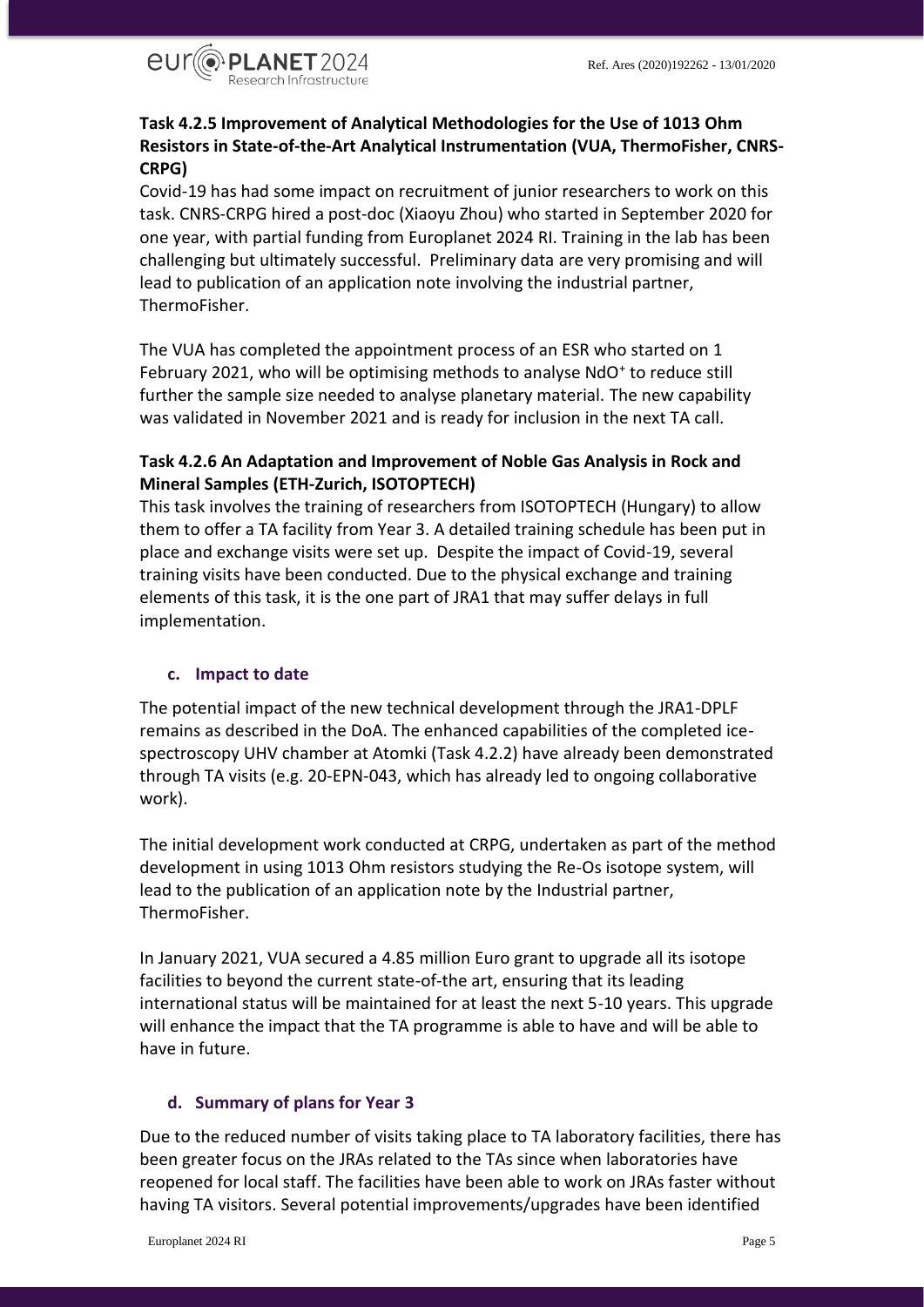

that would provide greater capabilities for the benefit of the community. All the identified upgrades are related to the current JRAs that are part of work package 4. We therefore sought permission from the EC to expand five of the current JRAs in work package 4 and provide additional deliverables. All work would be implemented before the end of 2022 making the new capabilities available for use by successful applications in the fourth TA call. Brief outlines of the work required to deliver new capabilities to the community are given below. The implementation of the JRA activities will continue to be monitored by the Transnational Sub-Committee (TASC).

# **Task 4.2.1: Cryogenic reflectance spectroscopy under vacuum conditions for outer planets exploration: DLR, CNRS-IPAG, AU, LTU**

The current task involves extension of spectral capabilities in low-T reflectance measurements under vacuum conditions at DLR.

**New Goal:** *Deliver increased analytical capability at DLR for spectral and gas analysis of icy samples under low-pressure atmospheres comparable to outer Solar System bodies for expansion of capabilities to TA 2.5.* Specifically:

- Improve the automation of the cooling system and mechanical parts under high vacuum
- Add a gas analyzer to monitor gases released by the sample during the whole process of icing and measuring
- Design and implement a sample lock mechanism inside the cold chamber
- Add 2 diamond windows to the existing design (one to the spectrometer, one to the external sources) to allow measurement of increased wavelength ranges.

**Task 4.2.2: Upgrading an astronomical ice-spectroscopy UHV chamber with UV/Vis and mass spectroscopy extensions for improving its TA potential: Atomki- UNIKENT**  The current task involves installation of an ultra-high vacuum (UHV) chamber at the beamline of the 2MV Tandetron accelerator in Atomki to determine the structuralchemical modifications induced by the ion-impact on ices. This task is complete.

# **New Goal**: *The main goal of the extension is the installation an additional UHV chamber (named BIC) gifted from Queens University of Belfast on the beamline of the electron cyclotron resonance (ECR) source at Atomki for expansion of capabilities to TA 2.12.*

The new installation will provide an analytical facility to enable vacuum ultra violet (VUV) irradiation as well as ion beam irradiation. Fourier-transform infrared spectroscopy (FTIR) measurements for spectroscopic investigations of ice samples may be conducted simultaneously with quadrupole mass spectrometry during irradiation. This is a powerful addition to the offered facilities. The FTIR instrument will be purchased from local funds.

# **Task 4.2.3: New capabilities for icy jet simulation at Aarhus: AU-LTU-OU**

The current task involves improving vacuum capabilities and development of a dedicated cryogenic aerosol generator to simulate airless bodies (moons, comets, asteroids) and water ice/ $CO<sub>2</sub>$  snow transport under Martian conditions.